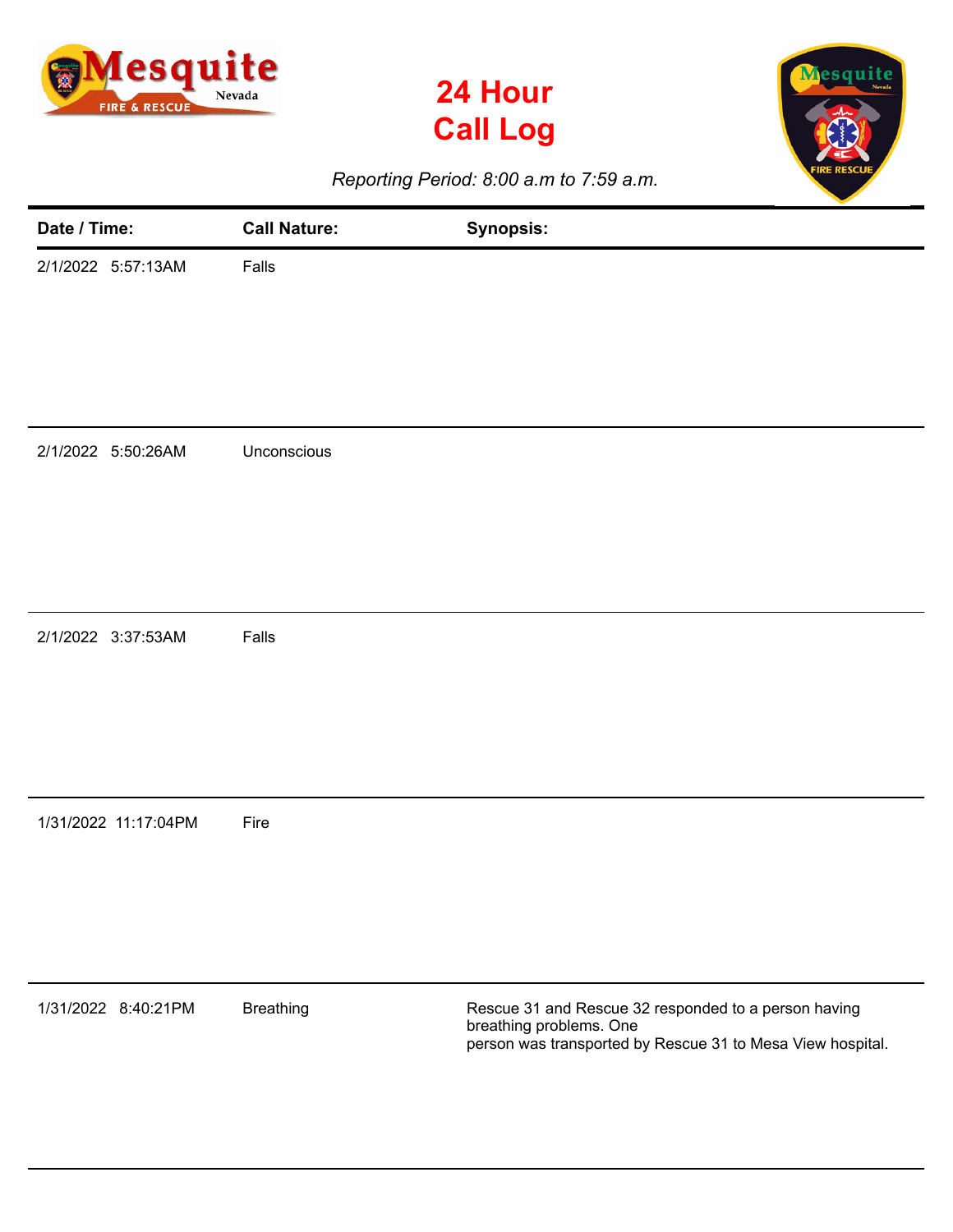| Date / Time:         | <b>Call Nature:</b>  | <b>Synopsis:</b>                                                                                                                                             |
|----------------------|----------------------|--------------------------------------------------------------------------------------------------------------------------------------------------------------|
| 1/31/2022 6:29:56PM  | <b>Breathing</b>     | Rescue 11 and Rescue 12 responded to a patient having<br>breathing problems. One<br>patient was treated and transported to Mesa View Hospital.               |
| 1/31/2022 5:59:31PM  | <b>Patient Trans</b> | Rescue 33 responded to a inter facility transport from Mesa<br>View Hospital to<br>Saint George Regional Hospital.                                           |
| 1/31/2022 4:58:35PM  | Falls                | Rescue 32 responded to a public assist. One patient was<br>assisted and treated<br>with no transport.                                                        |
| 1/31/2022 4:43:12PM  | MVA with Injury      | Engine 31 Rescue 11 Rescue 12 and Rescue 32 responded to<br>a multi vehicle<br>accident. Multiple patients where treated and transported to the<br>hospital. |
| 1/31/2022 1:07:53PM  | Falls                | Rescue 11 responded to a resident who fell. Resident was<br>treated and assisted<br>with no transport.                                                       |
| 1/31/2022 12:07:43PM | MVA with Injury      | Engine 11, Rescue 11 and Battalion 3 responded to a motor<br>vehicle accident. One<br>patient was treated and transported to Mesa View Hospital.             |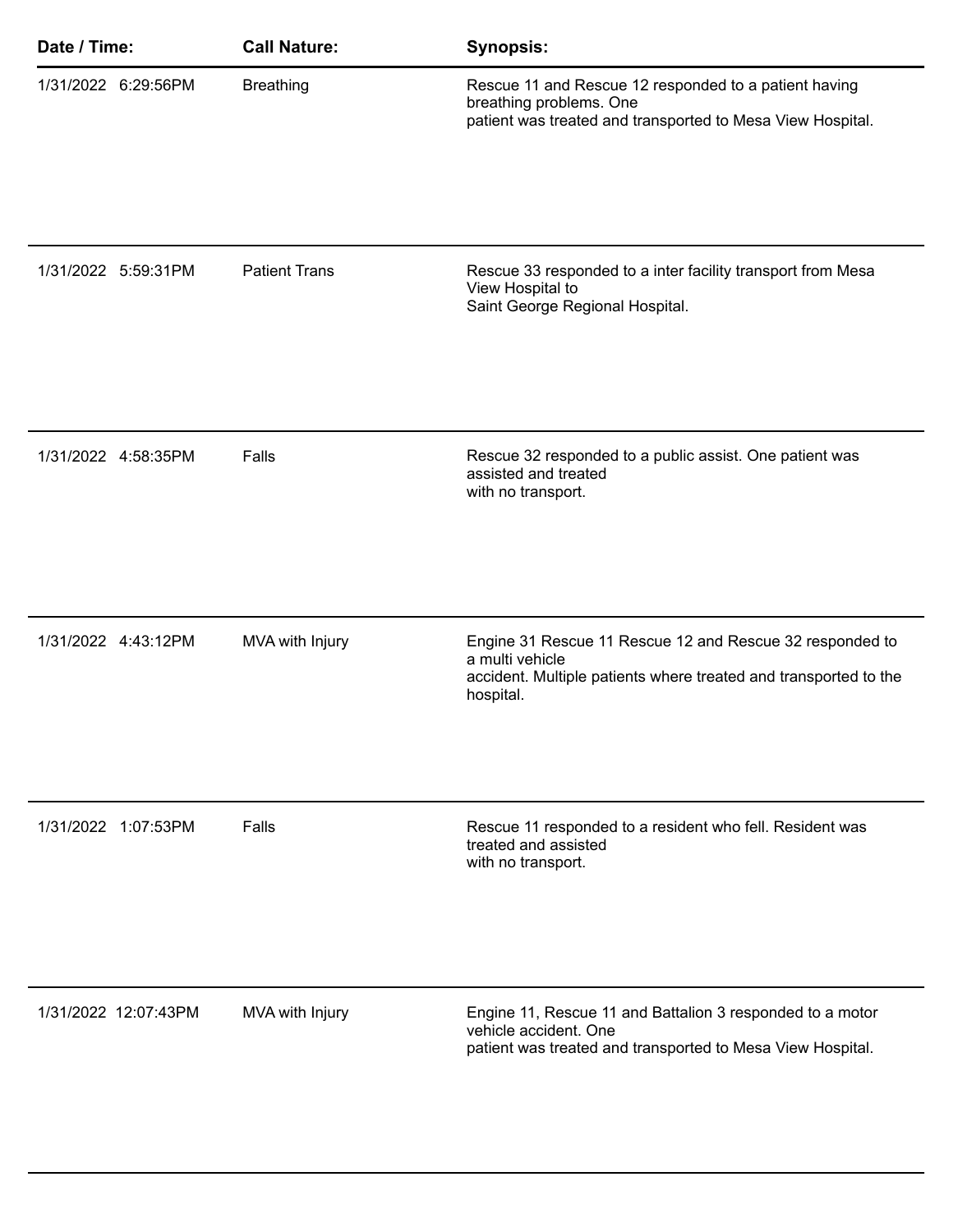| Date / Time:         | <b>Call Nature:</b>  | <b>Synopsis:</b>                                                                                                                                                 |
|----------------------|----------------------|------------------------------------------------------------------------------------------------------------------------------------------------------------------|
| 1/31/2022 10:41:10AM | Convulsions          | Rescue 31, Rescue 31, Battalion 3 and Rescue 33 responded<br>to a patient having a<br>seizure. One patient was treated and transported to Mesa View<br>Hospital. |
| 1/31/2022 10:39:44AM | <b>Public Assist</b> | Battalion 3 responded to motor vehicle fire. All occupants had<br>no medical<br>complaints and car fire was extinguished.                                        |
| 1/31/2022 10:31:40AM | Stroke (CVA)         | Rescue 12 and Battalion 3 responded to a patient having a<br>possible stroke. One<br>patient was treated and transported to Mesa View Hospital.                  |
| 1/31/2022 10:09:54AM | <b>Heart Problem</b> | Rescue 31 and Rescue 32 responded to a patient having chest<br>pain. One patient<br>was treated and transported to Mercy Air.                                    |
| 1/31/2022 10:05:05AM | Falls                | Rescue 12 Battalion 3, Chief 2 and Chief 1 responded to a<br>public assist. One<br>geriatric patient was assisted.                                               |
| 1/31/2022 10:01:32AM | Falls                | Rescue 11 responded to a patient that had fell. One patient was<br>treated and<br>transported to Mesa View Hospital.                                             |